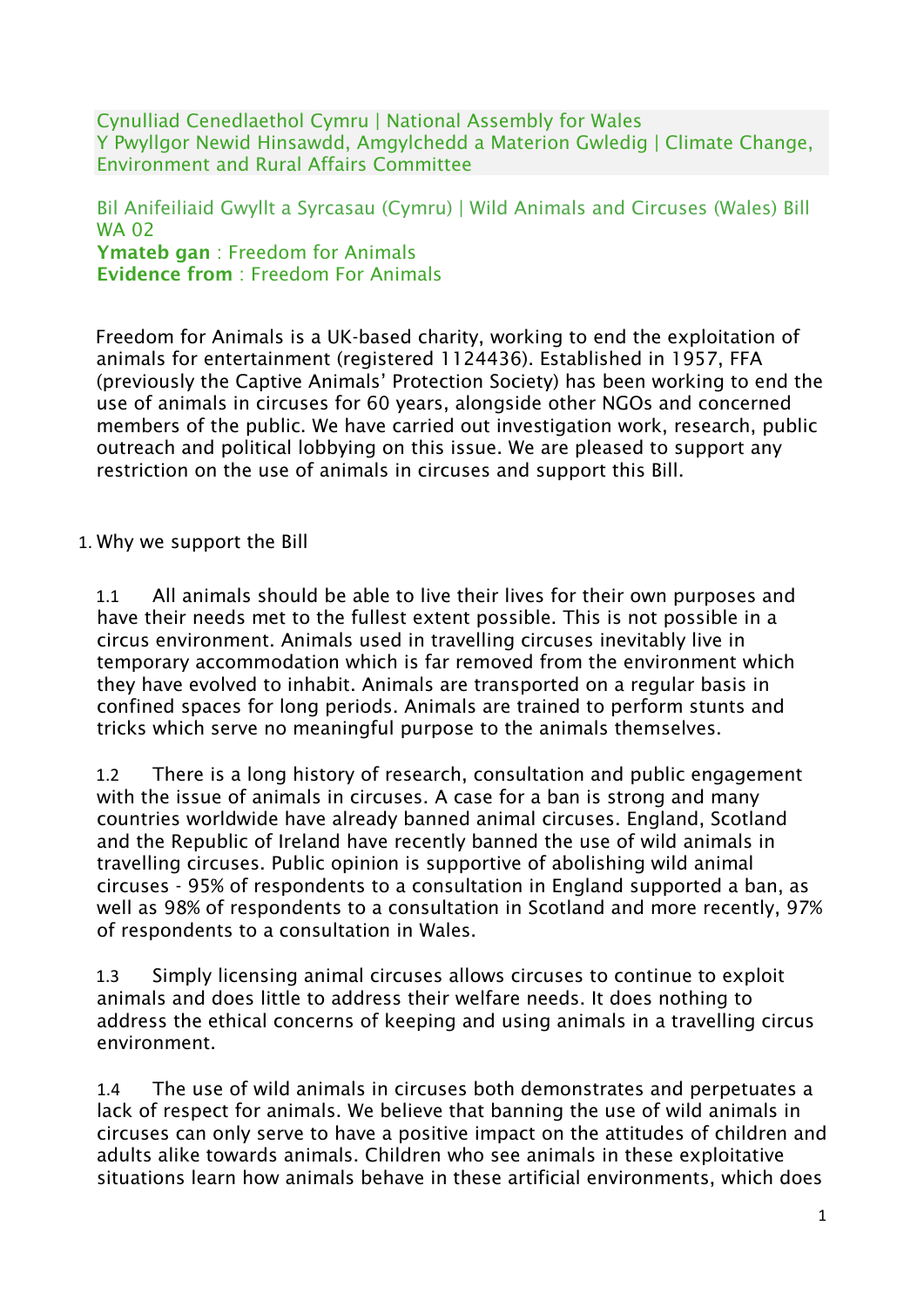not reflect how they would behave naturally in the wild. This form of exploitation also teaches young people that using animals in this way is acceptable in society, a pastime which is largely opposed by the public.

1.5 The animal circus industry has a history of forceful control of animals and sometimes abuse which has been recorded on film on various occasions. For example the infamous case of Anne the elephant at Bobby Roberts circus. Occasionally such instances are witnessed in the circus ring such as training methods used to control the animals including the use of bullhooks or whips. We don't believe that viewing these practices would have a positive impact on young people's attitude towards animals or their well-being.

### 2. Ethical basis for the ban

2.1 As an animal protection organisation which has worked on the issue of animal circuses for 60 years, we have witnessed society's opinion changing towards animals and the ways they are used in entertainment. Whilst we experience a range of reactions to our different campaigns, the use of animals in circuses is always met with solid objections, on welfare grounds and for strongly held ethical reasons.

2.2 The Welsh Government's public consultation has shown the public's support of a ban on the use of wild animals in travelling circuses. In our experience when campaigning, many people are surprised to hear that any circuses exist in the UK which use animals, seeing it as outdated to use animals in such a way.

2.3 We therefore welcome a ban based on ethical grounds, however also believe there are serious reasons for a ban on welfare grounds and refer to the report "The Welfare of Wild 1Animals in Travelling Circuses" . This extensive report concludes that the "evidence would support a ban.... on animal welfare grounds."

# 3. Definition of Wild animal

3.1 We agree with the proposed definition of a wild animal. However, in reference to subsection 2 (1) in the draft bill, we hold some concerns. Including the option to specify which animals are regarded as 'wild' or 'not wild', could be a useful and positive tool to clarify those species where some contention may exist over their status. For example, some may deem that camels are domesticated, as they are used as working animals in other countries, however they are not normally domesticated in the British Isles so would be classed as 'wild'. Subsection 2 (1) would allow this to be formally determined. However, we remain cautious as we do not wish to see this used as a way of allowing some wild species to continue to be used in circuses. The ban should cover all wild animal species without exception and we urge that any decisions made over defining the wild status of an animal be based on scientific opinion.

### 4. Scope of Bill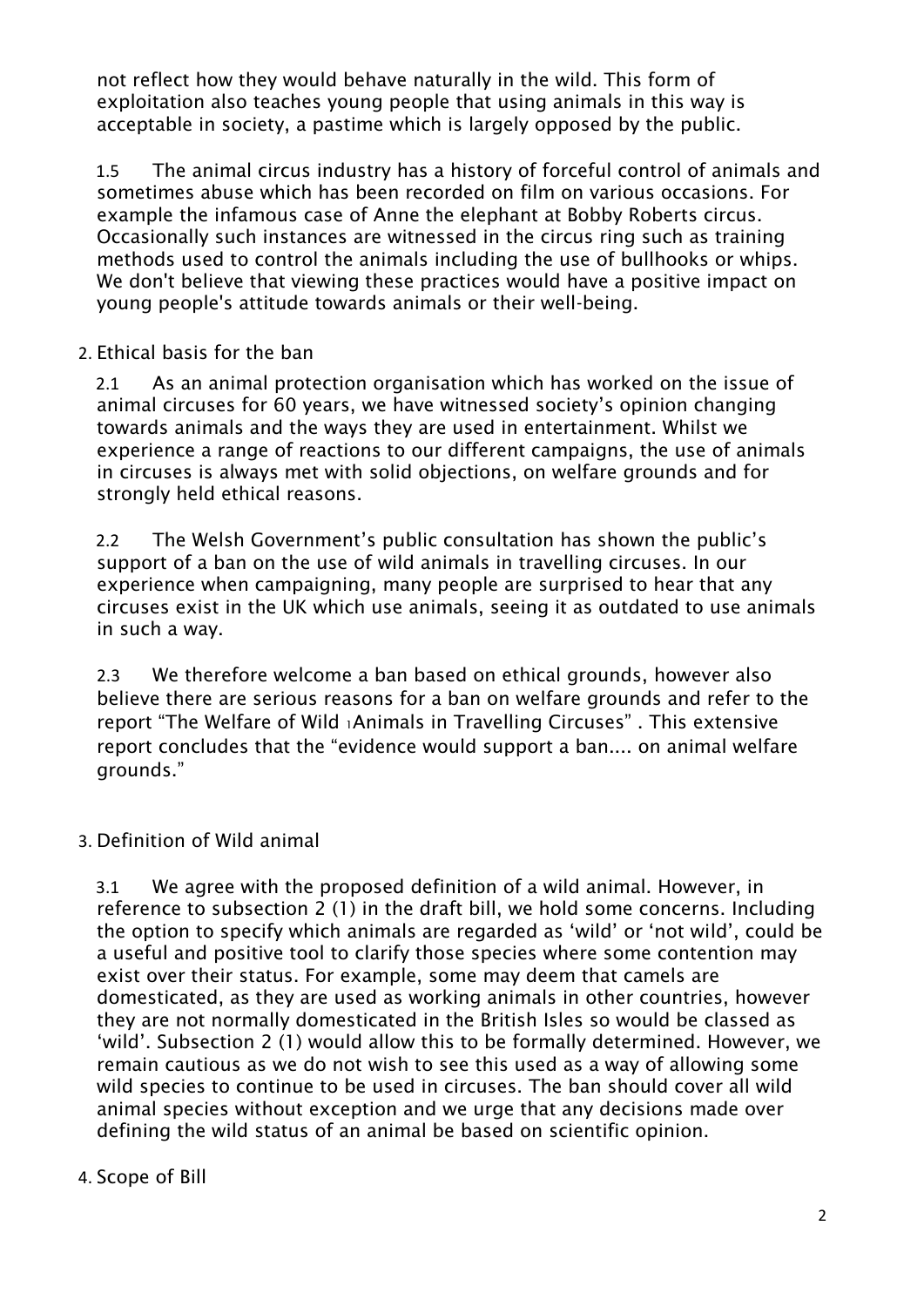4.1 We would want to see the 'use' of wild animals to be extended beyond 'performance' and 'exhibition', to include circuses keeping wild animals within a travelling circus

Heather Pickett published April 2016

environment, even if not directly used as part of the circus business. This is because these animals will still be subjected to many of the welfare concerns around repeated transportation and temporary housing. It may also be difficult for an inspector to verify if an animal has been used in the circus directly or not in some cases, for example a temporary stable set up for a zebra grazing in a field.

4.2 It seems for some species it may be impossible for a circus to keep them completely off display. On approaching a circus with animals, it is usually fairly easy to see the animals as you can identify their living accommodation, which by design for larger animals usually has some open sections either for example a stable door, cage bars or animals grazing in a fenced off area.

4.3 There is a strong expectation from members of the public that we interact with, that animals will no longer be subjected to a circus environment once a ban is in place.

### 5. Retirement of animals

5.1 Further to point 4.3 above, many members of the public believe that wild animals in circuses will no longer be kept by circuses once the ban is in place. It is a major point of concern, as it was during the development of the ban in England, that the animals are properly retired and cared for. There should be a requirement for a retirement plan for each of the animals currently used in circuses in Wales.

5.2 We alongside other animal protection NGOs wish for the animals to be given up to sanctuaries to live out the rest of their days, and are willing to help find homes for them.

### 6. Powers of enforcement

6.1 If a circus is found to commit an offence, then there should be powers for the animals to be removed.

# 7. Date of enforcement

7.1 We are disappointed to see the date of enforcement set so far in the future. This ban is already long overdue, with the public, animal protection organisations and veterinary experts lobbying for many years to secure a ban.

<sup>1</sup> "The Welfare of Wild Animals in Travelling Circuses", Jo Dorning, Stephen Harris and